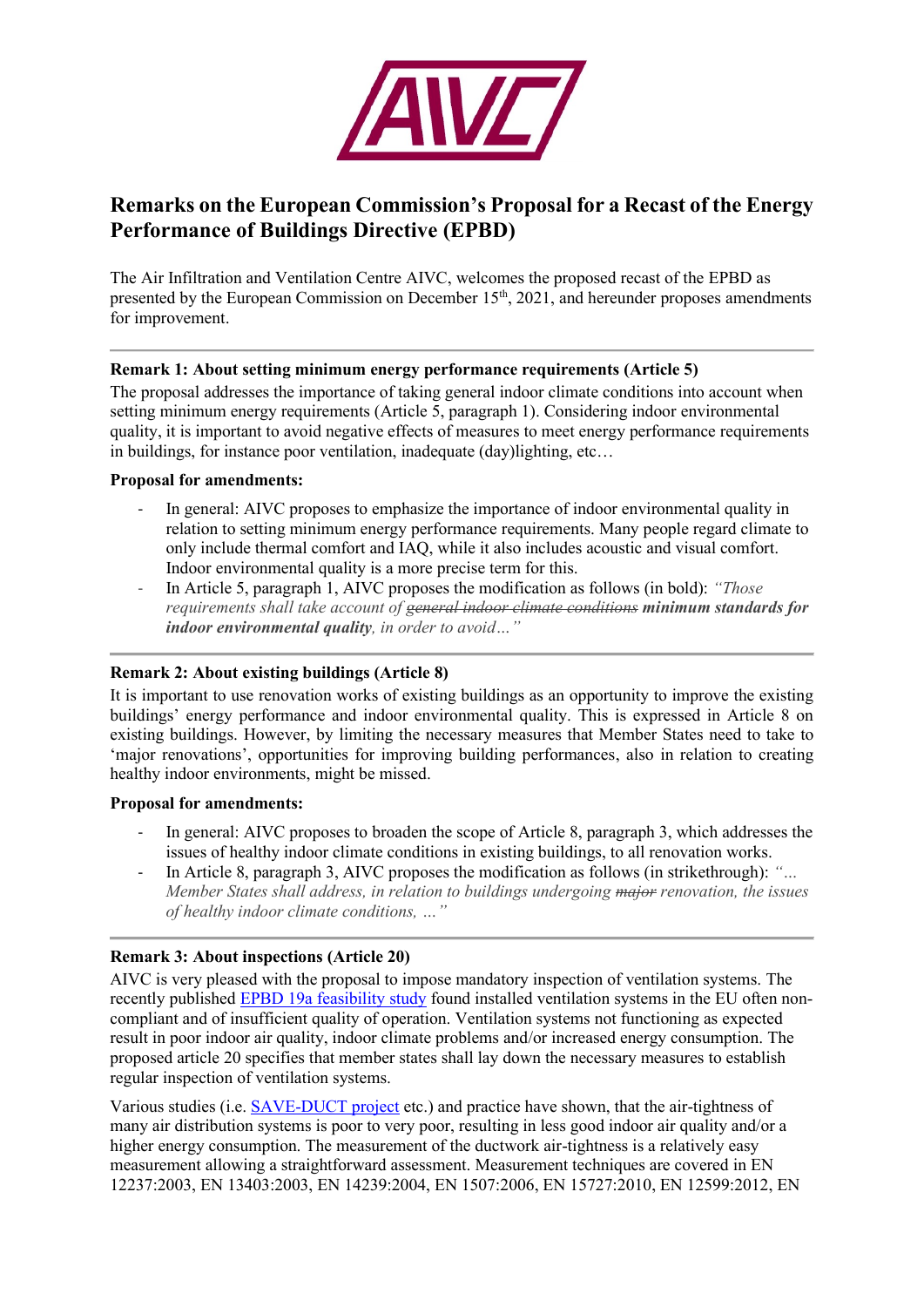17192:2018. Ductwork air-tightness testing is already standard practice in several countries (e.g., Belgium, Finland, France, Norway, Portugal, Sweden, UK)[\(1\)](https://www.aivc.org/resource/vip-40-ductwork-airtightness-review?volume=33977).

#### **Proposal for amendments:**

- In general: AIVC proposes to list a number of minimum requirements regarding the necessary measures to be laid down by the member states, including ductwork air-tightness assessment.
- In Article 20/ paragraph 4: AIVC proposes the modification (in bold) which follows: *"The inspection shall include the assessment of the generator or generators, circulation pumps, ventilation systems and control system. Member States may decide to include in the inspection schemes any additional building systems identified under ANNEX I"*
- In ANNEX I/ paragraph 4: AIVC proposes the modification (in bold) which follows: *"(d) natural and mechanical ventilation which may include including ductwork air-tightness;"*

# **Remark 4: About inspections (Article 20)**

The present specification in Article 20/ paragraph 1, is that inspection is mandatory for systems above 70 kW. This limit is not so relevant for ventilation. Our proposal is to impose inspections for all ventilation systems which are larger than typical residential ventilation systems. Therefore, we propose to impose inspections for all ventilation systems with a nominal air flow rate above 1000  $m<sup>3</sup>/h$ , an upper limit for residential ventilation systems in relation to eco-design requirements for ventilation units.

## **Proposal for amendments:**

In ANNEX I/ paragraph 1: AIVC proposes the modification (in bold) which follows: *"Member States shall lay down the necessary measures to establish regular inspections of heating, ventilation and air conditioning systems, with an effective rated output of over 70 kW or a nominal air flow rate above 1000 m³/h. The effective rating of the system shall be based on the sum of the rated output of the heating and air-conditioning generators."*

# **Remark 5: About inspections (Article 20)**

In article 20, paragraph 4, a new sentence is added in the proposal to specify the minimum elements to be included in the inspection scheme for ventilation systems. In the proposed specification the assessment of the sizing of the ventilation system is the main element, which mainly relates to the design of the ventilation systems. However, as explained before, the recently published EPBD 19a feasibility study found installed ventilation systems in the EU non-compliant and of insufficient quality of operation, not only as a result of design flaws, but also as a result of installation and workmanship errors, lack of commissioning and maintenance problems. In order to address these problems, inspection schemes should address not only the sizing of the system, but the overall operation of the system.

#### **Proposal for amendments:**

- In general: AIVC proposes to broaden the scope of Article 20, paragraph 4, which addresses the inspection scheme for ventilation systems.
- In Article 20, paragraph 4, AIVC proposes the modification as follows (in bold): *"The inspections scheme shall include the assessment of the sizing and operation of the ventilation system compared with the requirements of the building and…"*

# **Remark 6: About COMMON GENERAL FRAMEWORK FOR THE CALCULATION OF ENERGY PERFORMANCE OF BUILDINGS (ANNEX I)**

Research and practice show that many buildings have a poor to very poor building air-tightness level which has a significant impact on energy use, indoor air quality and the functioning of ventilation systems, among others  $(2,3,4,5,6)$  $(2,3,4,5,6)$  $(2,3,4,5,6)$  $(2,3,4,5,6)$  $(2,3,4,5,6)$ . On average, in many existing buildings, air infiltration losses correspond to 10% or more of the total energy losses [\(7\)](https://www.aivc.org/resource/vip-37-impact-energy-policies-building-and-ductwork-airtightness?volume=33977).

### **Proposal for amendments:**